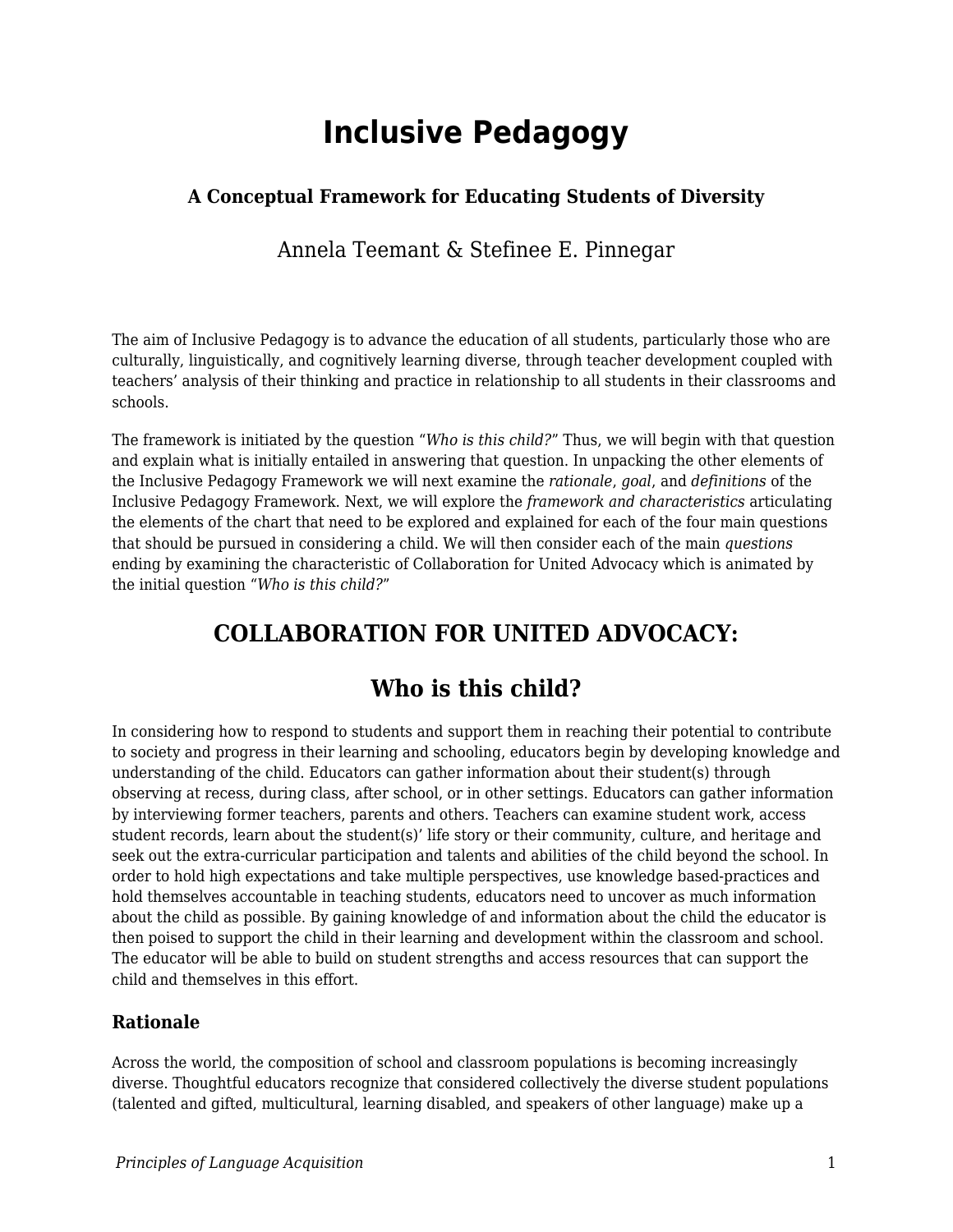majority rather than a minority of the students they teach. Even teachers in predominantly white, middle-class and upper-class communities are confronted by increasing diversity. This presents teachers with both challenges and opportunities. The challenge occurs when teachers ask themselves, "How can I learn and grow as a professional in order to meet the needs of the students under my charge?" The challenge, thus, becomes an opportunity for improvement. Teachers who respond to this challenge see students in their classroom not as a problem for them to fix but as a resource for their professional growth and development as a teacher.

Unfortunately, most teacher development targeted toward meeting the diverse needs of students is fragmented. Teachers are given specific strategies for particular types of students, but they are not presented with a coherent framework that enables them to systematically and comprehensively attend to the commonalities across these diverse populations as well as adjust for the unique needs of particular kinds of students. Multicultural programs often provide strategies and lists to guide teachers for each different kind of culture. Courses which teach about learning disabled students discuss not strategies for teaching all learning disabled, but particular and specific strategies for each type of learning difference. Talented and gifted course work often gets so entangled in definitions of giftedness that teachers may not have clear ideas about how to proceed with students who they perceive as gifted but may not be formally identified in that way. District policies and the number of ways that the teacher might respond may discourage rather than support teachers as they struggle to meet the needs of second language learners and other students.

Teachers are left to find a way to resolve the competing and often particularistic demands offered by this kind of fragmented professional development since each day they must simultaneously meet the needs of all students within the constraints of classroom instruction.

Inclusive Pedagogy is a coherent and comprehensive framework which begins with a careful analysis of the child or children to be taught. This can support teachers in developing common understandings for teaching all of their students. In addition, it prepares teachers to work in their classroom and with others to both refine and adjust their instruction and to collectively advocate for their students. A feature of this framework is that it guides teachers to respond in educationally appropriate ways to the diversity in their classrooms. It helps teachers understand unique differences among these populations, but more importantly, it promotes common understandings that can guide their classroom practices and advocacy efforts. Using the Inclusive Pedagogy framework enables teachers to develop increasingly sophisticated skills for paying attention to and meeting the needs of learners as they think about the students and critique and improve their current teaching practice

#### **Goal**

Each teacher who embraces the Inclusive Pedagogy framework as a tool to guide their teaching and help them develop as professionals already lives a story of professional development. Underlying the story is their desire to become more capable and more competent and able to act in more caring ways. Using Inclusive Pedagogy as a framework to consider your practice and your students enables you to create "living educational theory" that meets the needs of your students and builds on their students. As you respond both physically and mentally to the issues that the Inclusive Pedagogy framework helps you identify, you will grow professionally and be able to enact your best-loved self in your practice. We ask that teachers reframe their practice by learning about new theory and practice, but more importantly, we expect that they will embrace, create and implement new theory and practices. The theory they create is living because it lives in their practice. It is also living because the teachers' theories about teaching and learning will grow and change from both what they learn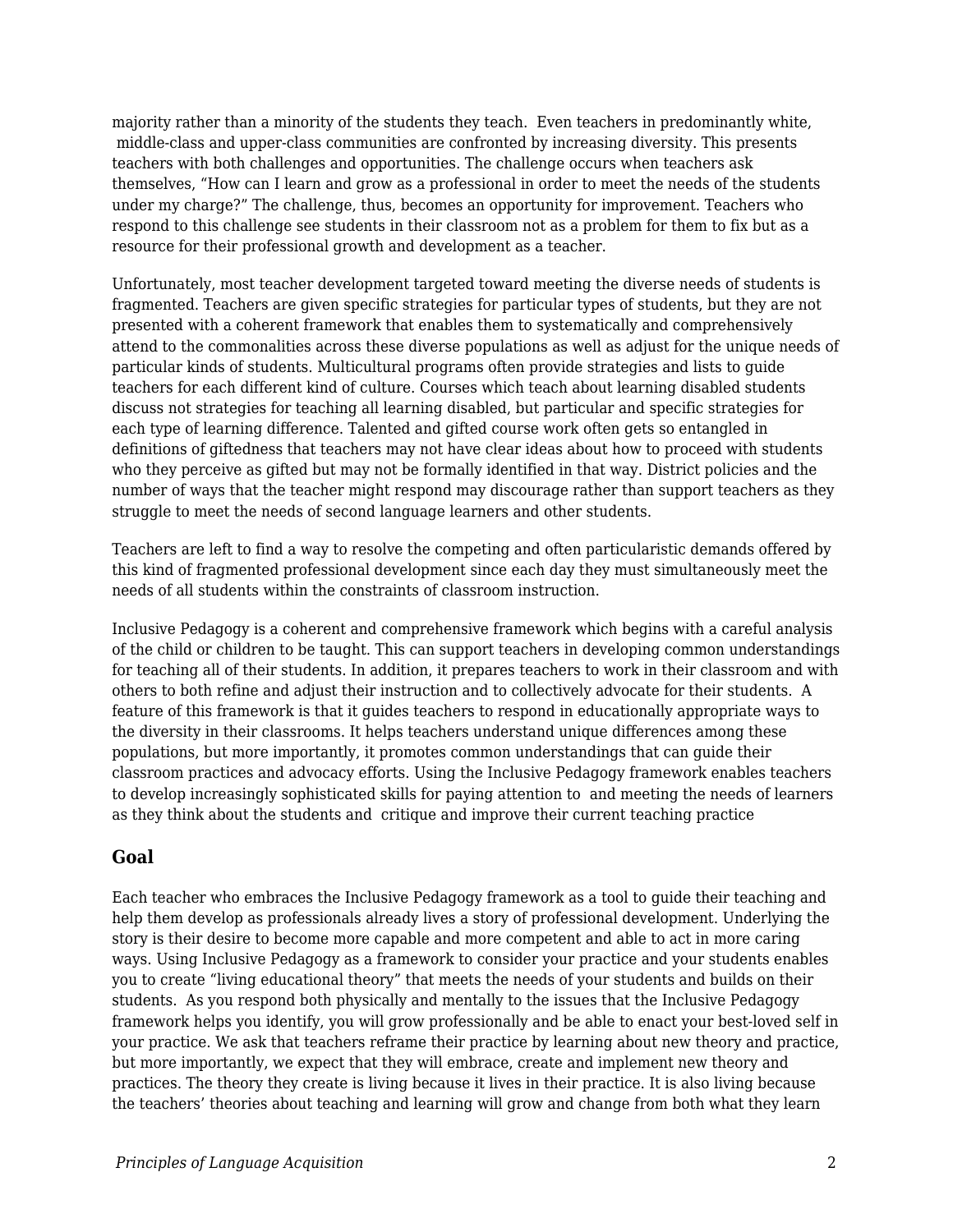about their students and what they learn as they implement practices.

### **Definition**

Inclusive Pedagogy, as a conceptual framework for professional growth, enables teachers to develop common understandings and participate in united advocacy for their students. Inclusive Pedagogy begins with an overarching question (*Who is this child?)* to uncover who the child is and how the teacher or school might respond, the teacher's inquiry is guided by four main questions that represent characteristics and a standard:

- What are this child's needs and strengths? (Critical Learning Domains)
- What programs and practices are available to support this child in the school setting? (Essential Policy)
- How can collaborate to support this child's learning? (Guiding Principles)
- How can I position this child for success in my classroom? (Classroom Strategies)

#### **Framework and Characteristics**

Inclusive Pedagogy is graphically represented as a wheel. *Who is this child?* is positioned at the center of the wheel reminding the educator that the child—the learner—is the focus. Each spoke represents a different avenue for uncovering who the child is and the potential avenues of response for promoting the child's learning. Each spoke is represented by a different question and labeled with a different characteristic and standard. The spokes represent advocacy, the structural response that keeps the framework a viable action in the lives of diverse learners. The outer rim encompasses the whole and reminds us that through common understandings, which unite advocacy, we can meet the needs of all learners in each school and classroom.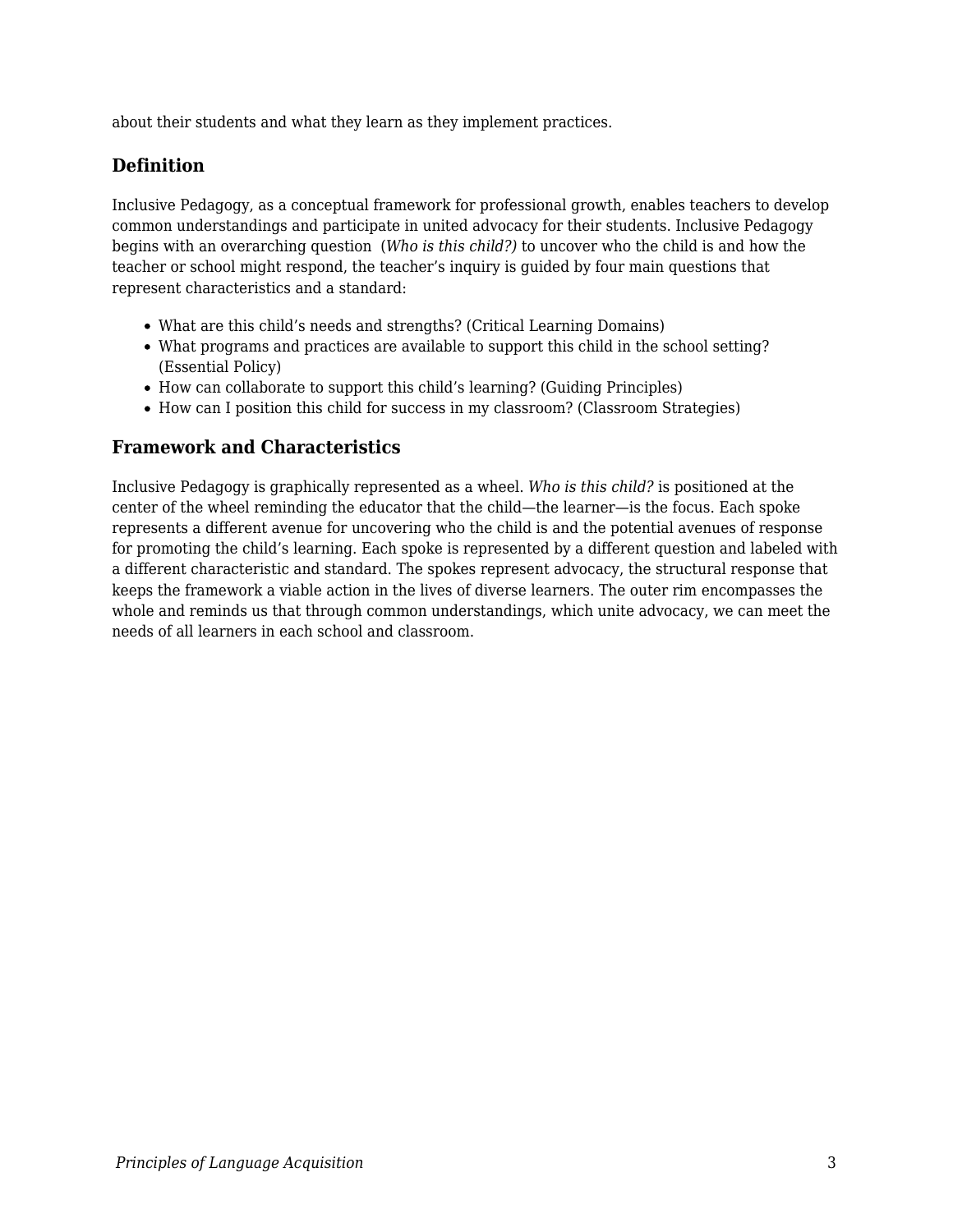

The main questions and accompanying characteristics are defined by a *standard* and a set of *guiding questions* that enable the educator to gather information and reflect on the child and the institutional practice, policies, and programs that can enable the development of the child. Finally, each of the main questions has a *reflection question* to push educators to more deeply query their own beliefs and practices in terms of their work with students.

#### **1. Standard**

The standard, generally phrased in everyday language, outlines the professional responsibility of teachers in meeting the needs of the student(s). The standard delineates the boundaries, or definition of the characteristic and suggests how an educator could respond.

#### **2. Guiding Questions**

Grounded in the main question, the guiding questions support educators in examining what they know about a child, their practice and other resources. As educators respond to these questions, they develop new ways of thinking about their practice and their interaction with and teaching of their students. The questions help them more critically analyze the educational context and learning of the student(s). This analysis pushes educators to consider what they know, what they do and what they could learn and try, which leads to new knowledge, ideas, and skills for teaching. Common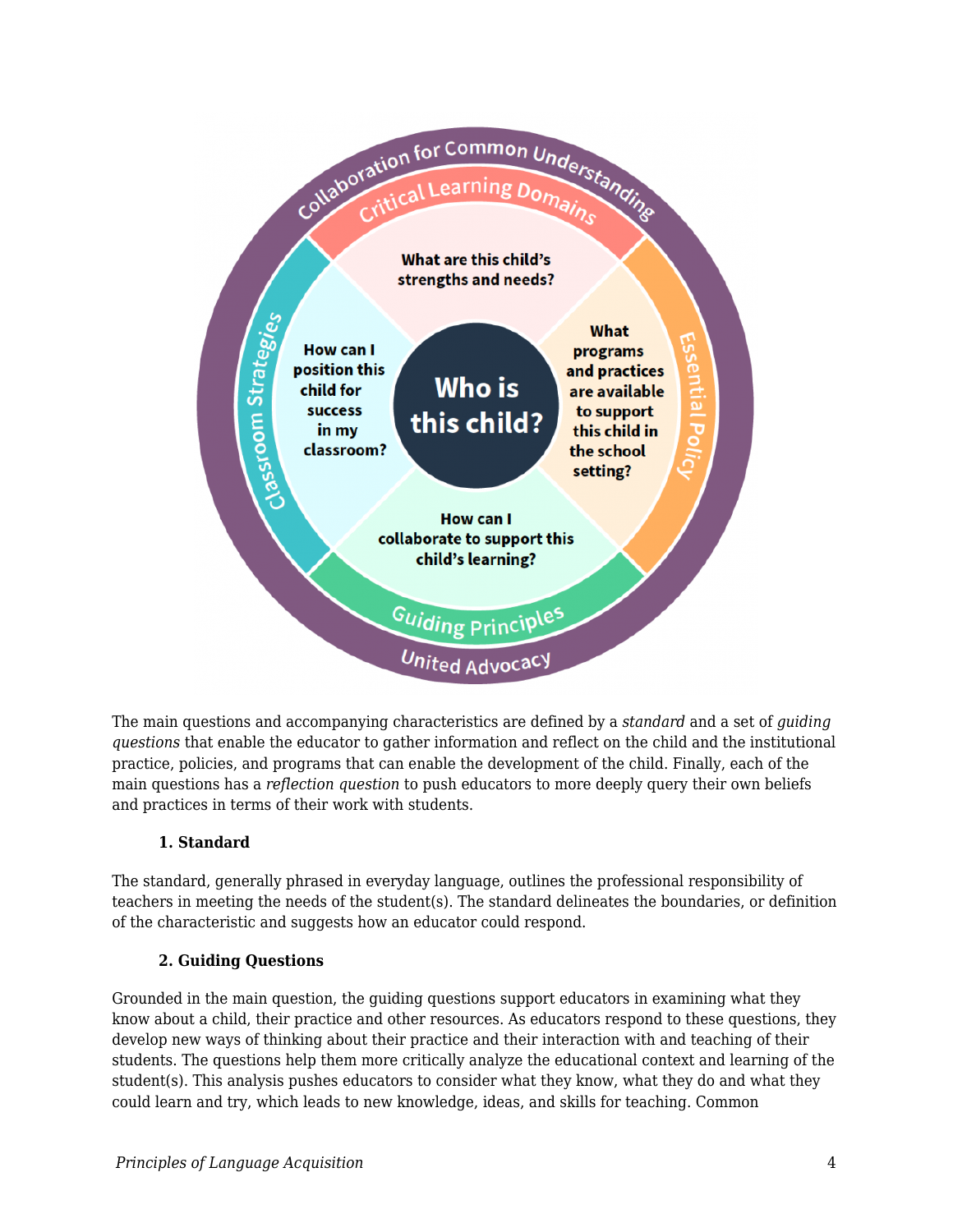understandings both theoretic and practical will emerge and can be utilized continuously as educators examine and refine their practice.

#### **3. Reflection for Change**

Like the guiding questions, the reflection for change question guides educators to query their beliefs and actions. Unlike the guiding questions, the reflection for change question invites action. The question requires that educators critique their own practice, and it encourages educators to work for changes in their curriculum, in their classrooms, in their schools, or in their communities.

As educators utilize the Inclusive Pedagogy Framework, the main questions and individual characteristics with their standard, guiding questions, and reflection for change will enable educators to develop and diversify their skills for meeting student needs. Educators will grow and develop in ways that advance the education of their students. In analyzing their practice and the student or students about which they hold concerns, across a day the educator (seeking to support the learning of all students) may begin or end with any of the main questions since all of the issues coexist simultaneously in the daily life of educators as they seek to provide optimal learning experiences for students.

## **CRITICAL LEARNING DOMAINS:**

## **What are this child's strengths and needs?**

The main question that animates this characteristic of Inclusive Pedagogy asks that the educator first consider the strengths students bring to the learning situation. It is easy for educators to begin consideration of how to support a child's learning by focusing on the deficits the child brings. Therefore, starting with strengths and considering how what a teacher might perceive as a need could indeed be a strength that can be capitalized on in the child's education. To explore further who a child is as a learner, teachers need to examine where the child is in terms of the domains of development and learning. The name for this characteristic of Inclusive Pedagogy is labeled with three terms that are important in this regard. The first is *critical*, which implies attention to what is essential. It is first and foremost an acknowledgment that teachers must educate the whole child and not individual components; yet understanding where the child is in terms of each learning domain is important as educators plan how to respond to support the child's learning and growth. The second word is *learning*, which immediately implies two different but related tensions. One is the tension between teaching and learning. These terms are definitely not synonyms, are also not antonyms. The role of the teacher is to teach the child in ways that support learning. Focusing on learning means the educator focuses there first moving away for the needs and strengths of the teacher to those of the learner. The second tension is between learning and development. Here we focus on learning not as a way to ignore development but as an indication that like Vygotsky we recognize one of the purposes of good teaching is to promote learning which can lead development. Finally, the term *domains* acknowledges that the individual categories considered as essential to a child's growth and change are merely fields of influence on the child's education (the cognitive, the social/affective, and the linguistic). While inextricably linked, they can be considered individually as part of a holistic process. As teachers gather knowledge about student prowess and potential in each area, they are better positioned to support the learning, growth and future success of the child.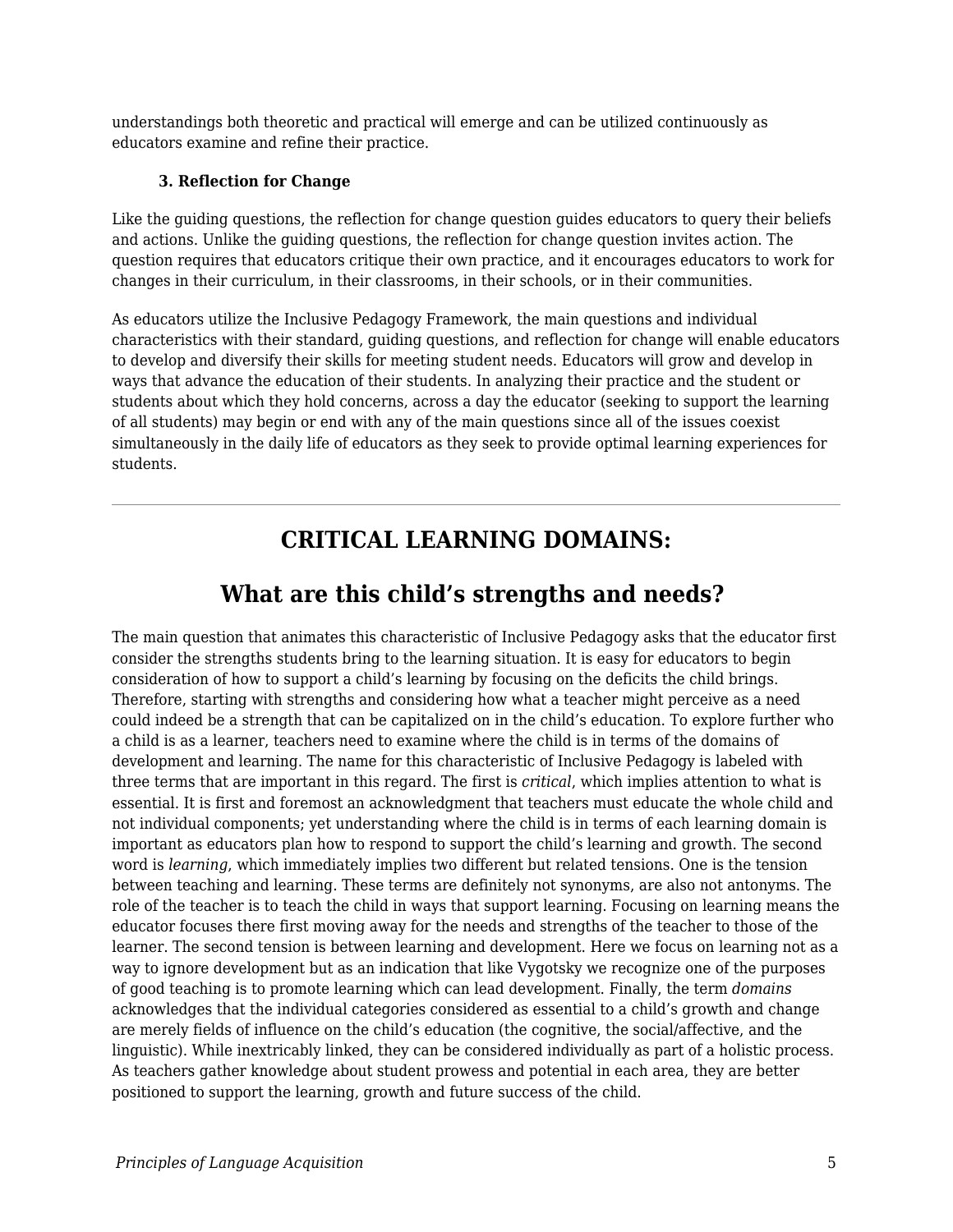### **Critical Learning Domains Standard**

#### **Learning involves cognitive, social/ affective, and linguistic development.**

Any kind of significant learning is a complex matter. All of us use what we learn, know, and believe to act on the world around us and to develop new knowledge and skills. Significant learning emerges from some combination of our cognitive, social/affective and linguistic skills. As a result, teachers should explore where a student is developmentally in regard to each domain. Further, the teacher should also recognize the range of aspects of each domain. This allows educators to garner insights and have more than one interpretation of a child's performance or avenues for progress. Secondly, holding such knowledge enables teachers to hold high expectations for students as they act on their knowledge that all children can learn and the three learning domains can be enlisted in promoting a child's success. Research in teaching and learning affords teachers who keep current to develop new practices that embrace the whole child and engage him or her more completely in learning and push their development As teacher learn new things, they become more willing to hold themselves accountable for using what they know and learn in their teaching.

### **Guiding Questions**

#### **1. Cognitive**

How can I support my students learning by building on their previous knowledge and encourage use of appropriate strategies and skills?

Research demonstrates that beginning with what students know and already know about a concept or process immediately expands their ability to learn the new things being taught. Teachers need to provide and engage students in a wide variety of experiences to build strong background knowledge and then build on that knowledge to push student learning. Research in literacy and cognition reveals that students are most likely to learn and use strategies when teachers model those new strategies and prompt them when to use these skills and strategies.

#### **2. Social/Affective**

How can I help students' ability to recognize, participate in, and master playing the school game?

The school game includes the social rules, the memory, the thinking skills, and the cognitive development that are needed in order for a student to learn from the experience of schooling. The three verbs—recognize, participate, and master—represent the students' possible levels of engagement in schooling in order to benefit from it and reach their cognitive, social/affective, and linguistic potential.

#### **3. Linguistic**

How do I teach in ways that support the language development of students?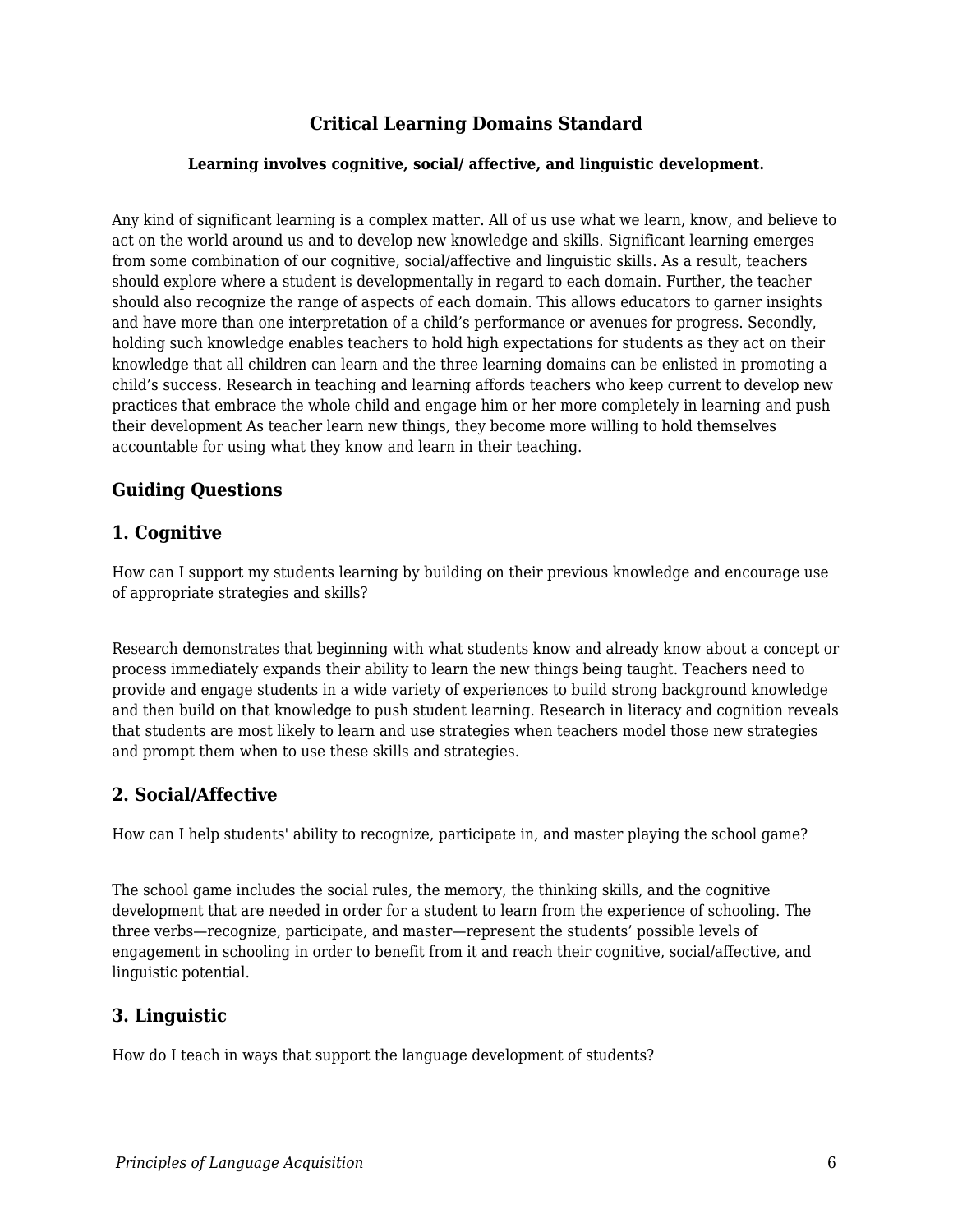This question asks a teacher to be simultaneously aware of the language used in the classroom by the teacher and by the student in order to support not only the language development of students but also the opportunity of the student to act competently in using language. Further, teachers should build on all the elements of literacy: listening, speaking, reading, and writing. Teacher can use whatever literacy and language skills students have to push their learning forward.

### **Critical Learning Domains Reflection for Change**

How can my teaching embody my understanding of diverse learners' commonalities and uniqueness?

Teachers who take this reflection for change question seriously seek to ensure that anyone who observes their teaching has visual evidence of what they know and understand about supporting the development of all student. They use what they know about children's learning and development to interrogate their educational practices. They use what they know to decide what knowledge, skills, dispositions, and potential will form the nexus of their curriculum. Once having decided what to teach, they develop learning activities that engage the whole child in the learning process. Next, they critique the activities to make sure that the curriculum they have planned does indeed attend to the critical learning domains. Such teachers observe students while they learn using what they know to intervene during the learning. Finally, these teachers use what they learn by observing to inform future decisions about and plans for teaching.

## **ESSENTIAL POLICY:**

## **What programs and practices are available to support this child in the school setting?**

Public education always occurs in a context. One of the factors that impact that context is the policy that guides, directs or constrains it. Educational policies from the national, local and state levels can affect the everyday life of classrooms. This characteristic of Inclusive Pedagogy, Essential Policy, focuses attention on the ways that rules, procedures, routines, and mandates shape the context and even in some cases the content of instruction. The word *essential* reminds teachers that policy is necessary in maintaining an appropriate learning environment to meet the needs of special population students. *Essential* also reminds teachers that certain mandates, rules, and policies must be in place, and teachers must be willing to advocate to support the development and application of those policies.

### **Essential Policy Standard**

#### **Essential policy must be an integral part of advocacy for special population students.**

The standard guiding this characteristic points out clearly the political nature of public education. Teachers often consider themselves apolitical, yet teaching is at its core a political act. Each instructional plan, decision, or curricular adjustment determines what concepts, ideas, and experiences students in your classroom and school will have. Such decisions can enable special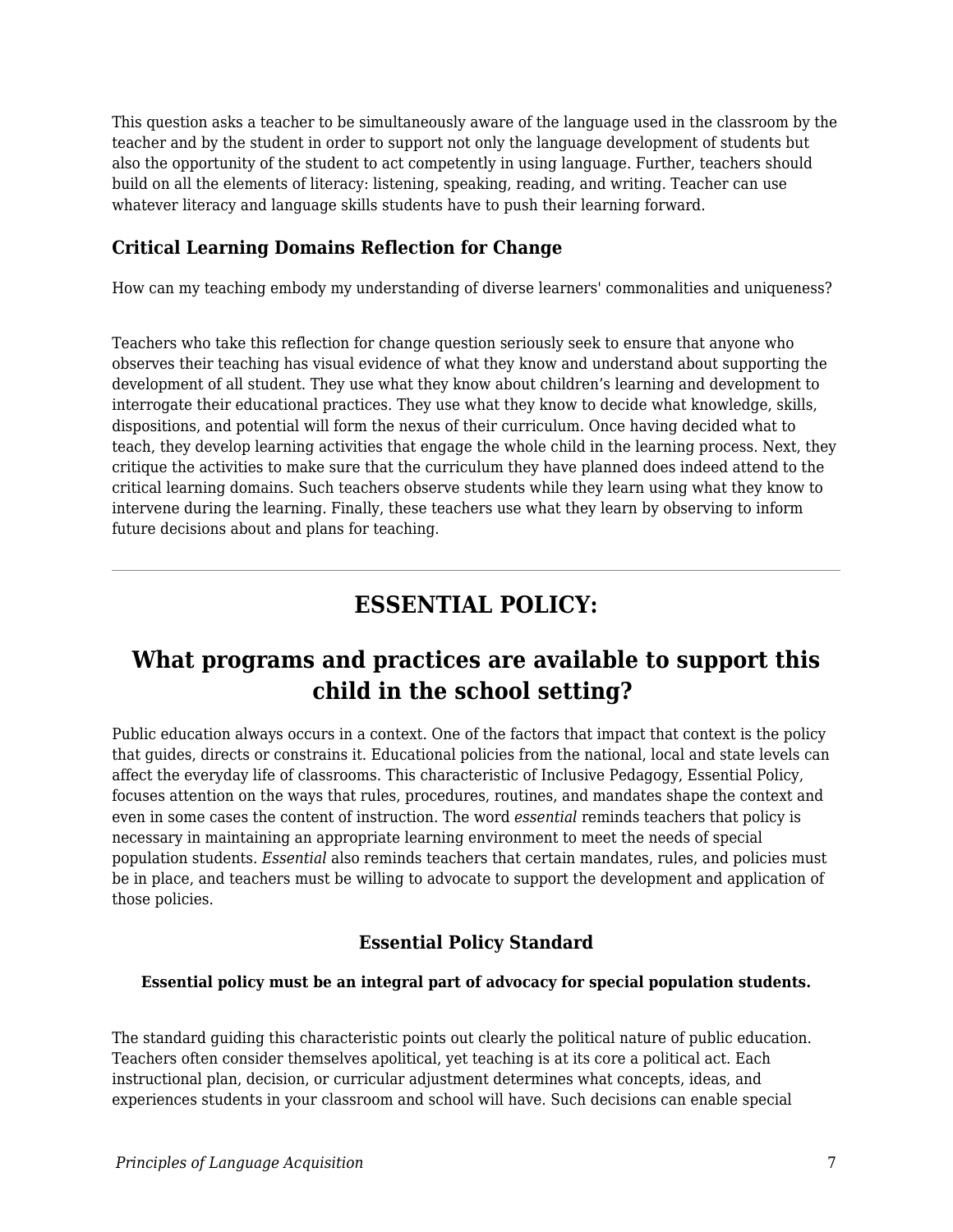population students either to contribute to or to be alienated from the larger society. One of the purposes of schooling is, indeed, enculturation of the young into a democracy. The quality and efficacy of such enculturation is indeed a teacher's private and public act of student advocacy.

### **Guiding Questions**

#### **1. Standards**

How do I attend to the standards for teaching and learning for all students?

This question calls attention to the plethora of standards available to guide educational programs and practices. Professional organizations representing academic disciplines, professional development, parental involvement, and special population students have developed standards to guide action for education. These standards are based on best practices in each of these areas. When considered individually and separately, the standards lists can be confounding and overwhelming, but through developing common understandings concerning the standards that should be played out in her own classroom, a teacher brings this complexity under control. Such control provides coherence for classroom practice. It ensures that a teacher has a sure foundation from which she can advocate for resources to support needed educational programs and practices. The theme for this goal question is standards.

### **2. Classification Issues**

How do classifications both expand and limit my ability to advocate for special population students?

This question reminds us that by classifying students, we are able to provide them with special services and unique educational opportunities. Classifying students translates into labels for identifying, assessing, and placing them in appropriate learning environments. Local, state, and national policies guide, constrain, and enable teachers in their effort to provide students with the best educational setting, support, and experience possible. Teachers' attitudes, beliefs, and knowledge about these policies and processes are vital if they are to maintain high expectations for student learning. Multiple perspectives applied to classifications can help teachers reconceptualize what others may consider as restrictions to be viewed as opportunities. For example, assessment of students for placement can be thought of as either a gatekeeper or a gateway. The theme of this question is classifications.

### **3. Legalities**

How do policies, programs, and legislation impact the students' school environment?

This question invites teachers to consider the way in which programs for meeting student needs develop out of educational policy; such policy is shaped by Congress, the courts, state legislatures, and school boards. It exists at the federal, state, and local levels. All programs, good or bad, are shaped by the usual components—political, social, economic, and pedagogic. While all of these components interact, it is the political component that can give teachers the legal protection and support needed to ensure that all of their students will be prepared to fully participate as citizens in a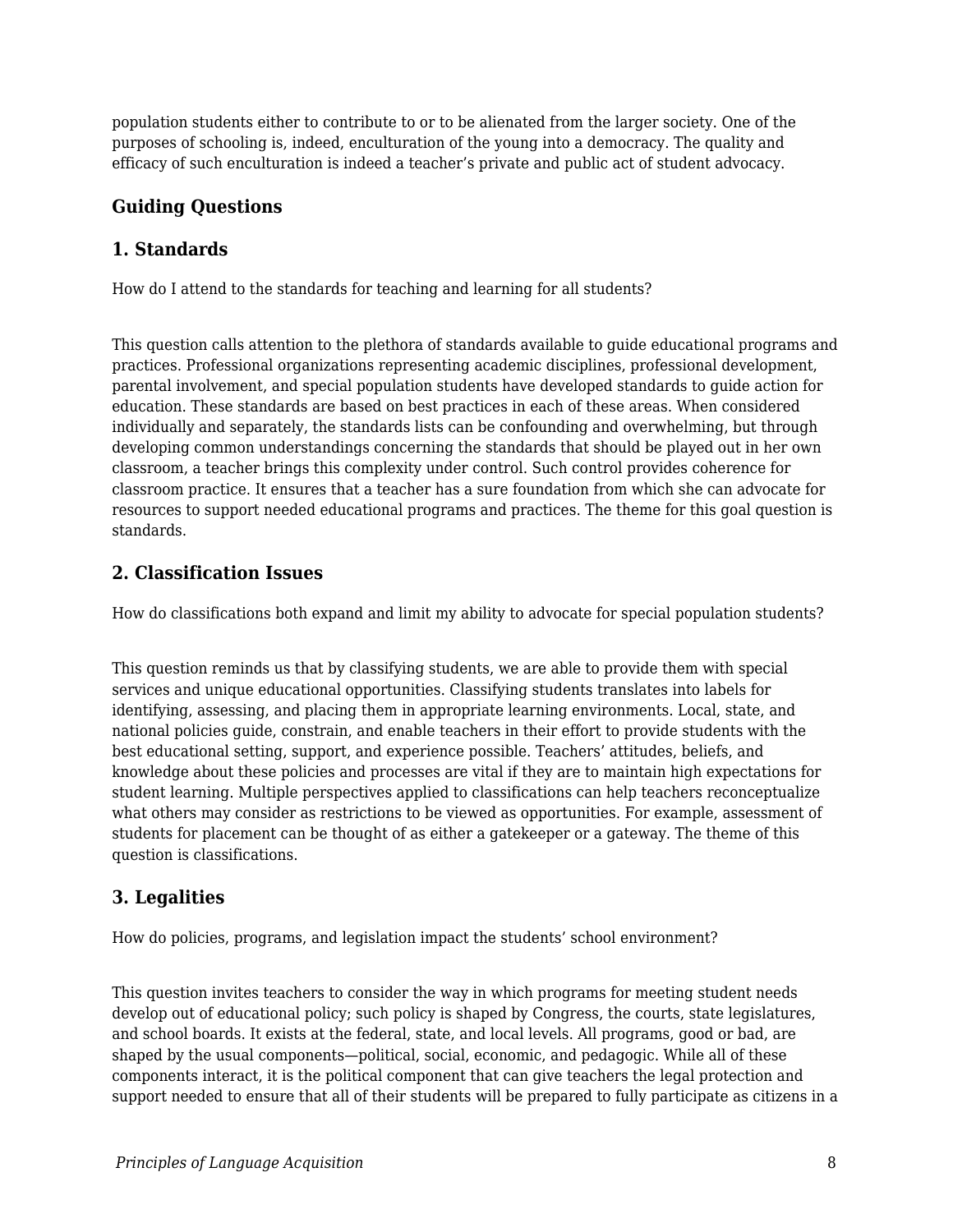democracy. When teachers examine past and current legalities carefully, they understand the historical legacies that are played out in their classroom, and they can target which of those legacies need to be altered. Engagement in politics can be uncomfortable for teachers but understanding policy and legislation can give them new power for creating the kinds of educational contexts they would most like to work within. The theme of this question is legalities.

#### **Essential Policy Reflection for Change Question**

What are my moral obligations toward special population students?

Once teachers understand essential policies, they can begin to determine what actions they can take to fulfill the moral obligations they have for providing appropriate and liberating educational opportunities for special population students. The decisions teachers make as professionals are moral decisions. Moral commitment to right action generates power and vigor for teacher advocacy. This commitment may give teachers not only the impetus to advocate for students at the local level but the courage to advocate in all political arenas necessary to ensure excellence and equity in the education of their students.

## **GUIDING PRINCIPLES:**

## **How can I collaborate to support this child's learning?**

The second characteristic of Inclusive Pedagogy, Guiding Principles, rests on the assumption that teachers are intentional beings: Purposes, ideals, points of view guide teaching practice. Our guiding principles become the benchmarks for excellence against which we evaluate our own performance. We understand that teaching practice is never completely under the control of the teacher but exists in the interaction between the teacher and the learner. Such recognition leads to committed and caring teachers to act in morally responsible ways while recognizing the individual agency of students to determine whether they will accept or reject the opportunity to learn. For such teachers to remain vibrant, vigorous and hopeful in their teaching, they need to be able to articulate the principles that guide their practice in order to evaluate their own actions independent of student response to that action.

### **Guiding Principles Standard**

#### **Effective instruction for special population students must be guided by theoretical and moral principles.**

As we begin to act on the reflection for change question from Collaboration, we find ourselves wondering what principles guide our practice and what criteria we are using in evaluating what are best practices. We soon recognize that student achievement gains alone are insufficient indicators of our own evaluation of what makes a particular practice or program best for students. As we more clearly understand our own beliefs about teaching, learning, and schooling, we have a firmer basis for student advocacy.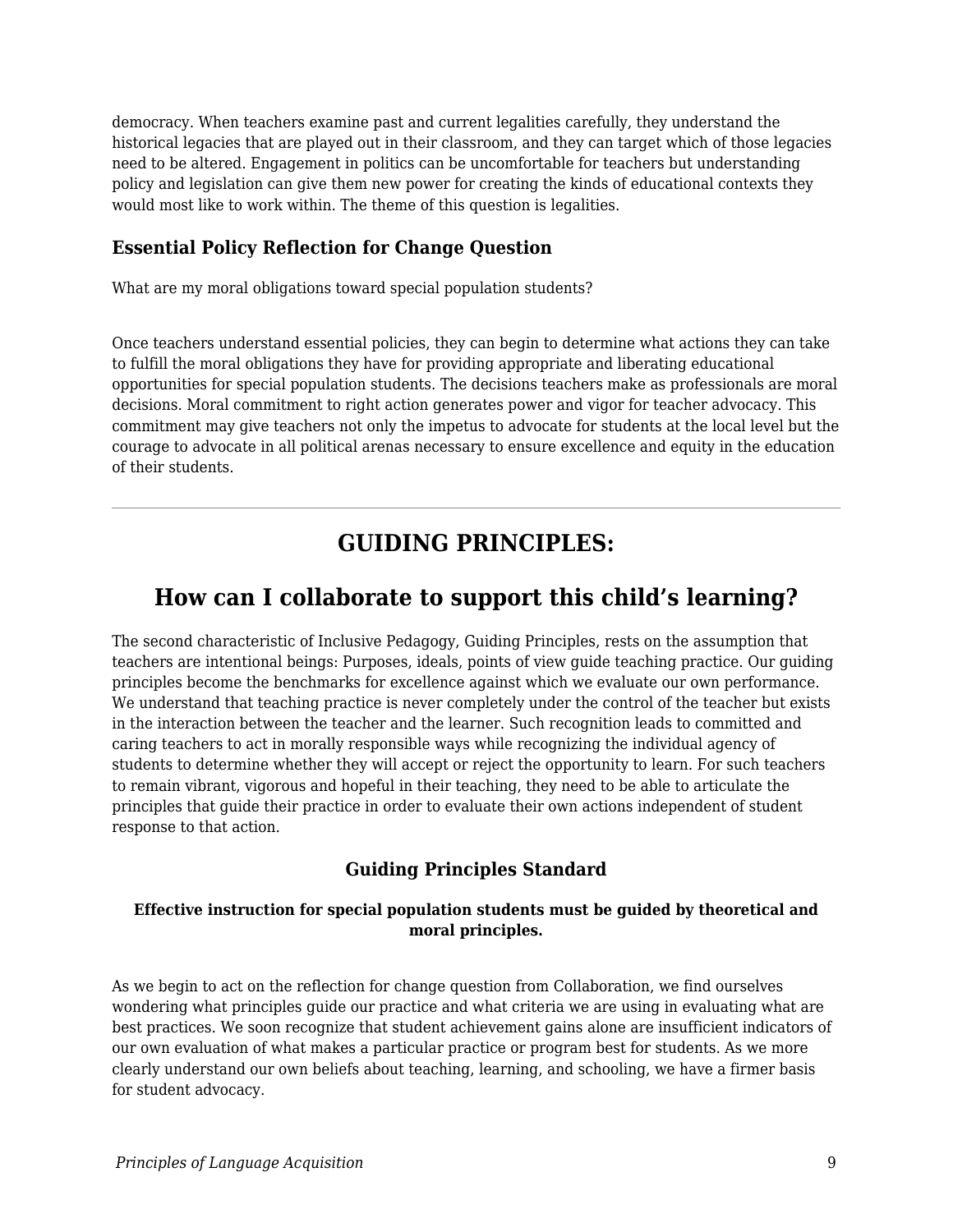### **Guiding Questions**

### **1. Multiple Perspectives**

How could I think about this differently?

This question asks teachers to recognize that a range of performances could be celebrated as student successes, and any student behavior might have more than a single interpretation. Student silence might result from a lack of language proficiency, cultural differences governing appropriate adultchild interchanges, deafness, or politeness rather than from belligerence or lack of knowledge. How we interpret a situation says as much about us, our cultural background, and our experiences as a member of a family or a society as it does about the student whose performance we evaluate. Allowing space for alternative interpretations of a behavior injects more room for student success. This question also guides teachers to think about using multiple sources, perspectives, and modalities in their teaching. This provides students with a plethora of ways to develop understanding of the concepts taught. The theme underlying this question is multiple perspectives.

### **2. High Expectations**

How can I hold high expectations for all students?

This question asks teachers to examine the learning expectations they have for their special population students. High expectations for students rest in an assumption that regardless of current performance, knowledge, skill, or ability, each student has the potential to learn and grow. Teachers act on this belief by developing learning experiences that reveal to students their competence, intelligence, creativity, talent, potential, or social or linguistic prowess. Teachers carefully scaffold experiences so those students are supported and successful in learning new skills and ideas.

### **3. Knowledge-Based Practice**

What do I already know and what do I need to learn to support the learning of all students?

Scholars do not know all there is to know about educating special population students, but what is known can be helpful in guiding teaching practice. In fact, knowledge-based practice supports teachers in developing multiple perspectives and maintaining high expectations. This question asks teachers to look beyond their own knowledge, understanding, and experience to learn about ways to teach students in their charge. It asks teachers not to merely develop a bag of tricks, but as they acquire skills and techniques to build theoretical understanding about how or why the skills and techniques work. Indeed, instructional decisions and classroom practice should be based on the best current, experiential, empirical, and theoretical knowledge available.

### **4. Accountability**

How can I hold myself and my student accountable?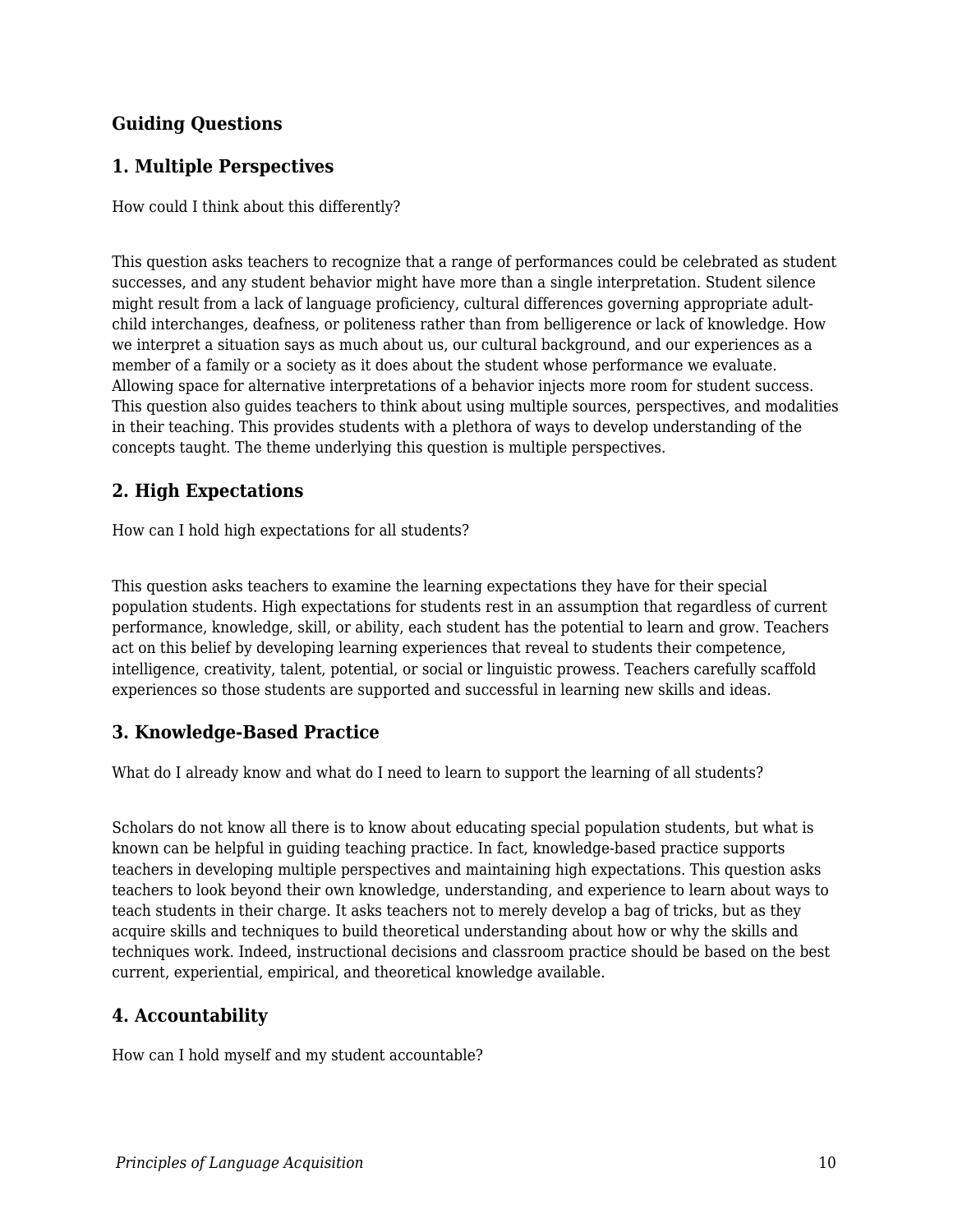As a teacher, I am accountable for the learning and development of students under my charge. One aspect of this responsibility is holding students accountable for their own learning. A second, and just as important, feature is recognizing that the education of a student is the responsibility not just of your school and district, but of the entire community. Every teacher in a school has a responsibility for the education of special population students. While accountability can be merely a form of gatekeeping, it can just as well be an act of respect and a sign of value and dignity. When we hold others accountable for their actions, we communicate to them our belief that what we are asking is within their ability. This question highlights the need to hold our students and ourselves accountable for learning. The theme of this question is accountability.

### **Guiding Principles Reflection for Change**

How can I apply these guiding principles to my teaching?

Once teachers have developed multiple perspectives, studied how to maintain high expectations, explored knowledge-based practice, and evaluated their own accountability, they are prepared to determine what their own guiding principles are and to use them in guiding their own teaching and curriculum. Once they can clearly and cogently articulate their guiding principles and recognize when they act in concert with those beliefs and when their practice is in contradiction, then they are ready to act to change their practice. Thus developing an understanding of guiding principles can lead to action, which will increase the learning opportunities for special population students in their school. Changing practice to coincide with belief can be an act of advocacy for student learning and development.

## **CLASSROOM STRATEGIES:**

## **How can I position this child for success in my classroom?**

All that teachers learn about themselves as teachers and about teaching practice emerges in the planning, teaching and assessing of their students. This final characteristic of Inclusive Pedagogy, classroom strategies, recognizes and is informed by that fact. Each of the characteristics of Inclusive Pedagogy will inform classroom strategies. A clear understanding of students, their needs, and the resources available to serve them will inform classroom strategies. When teachers have clearly articulated the principles that form the moral and theoretical foundation for their practice, they develop clear guidelines for their practice. An understanding and development of policy to guide practice and political action for ensuring legal protection are moral obligations that teachers fulfill so that they can utilize best practices in their schools and classrooms. Teachers understand student development: cognitive, social, and linguistic. This understanding helps them select the instructional practices which hold the most promise for supporting student learning. Foundationally teachers come to understand that educating students to meet their full potential is a joint and shared responsibility of educators, parents, students, and other members of the community. Through the development of informed practice, teachers meet the needs of all students and are better prepared to advocate for their own students both within and beyond their classrooms.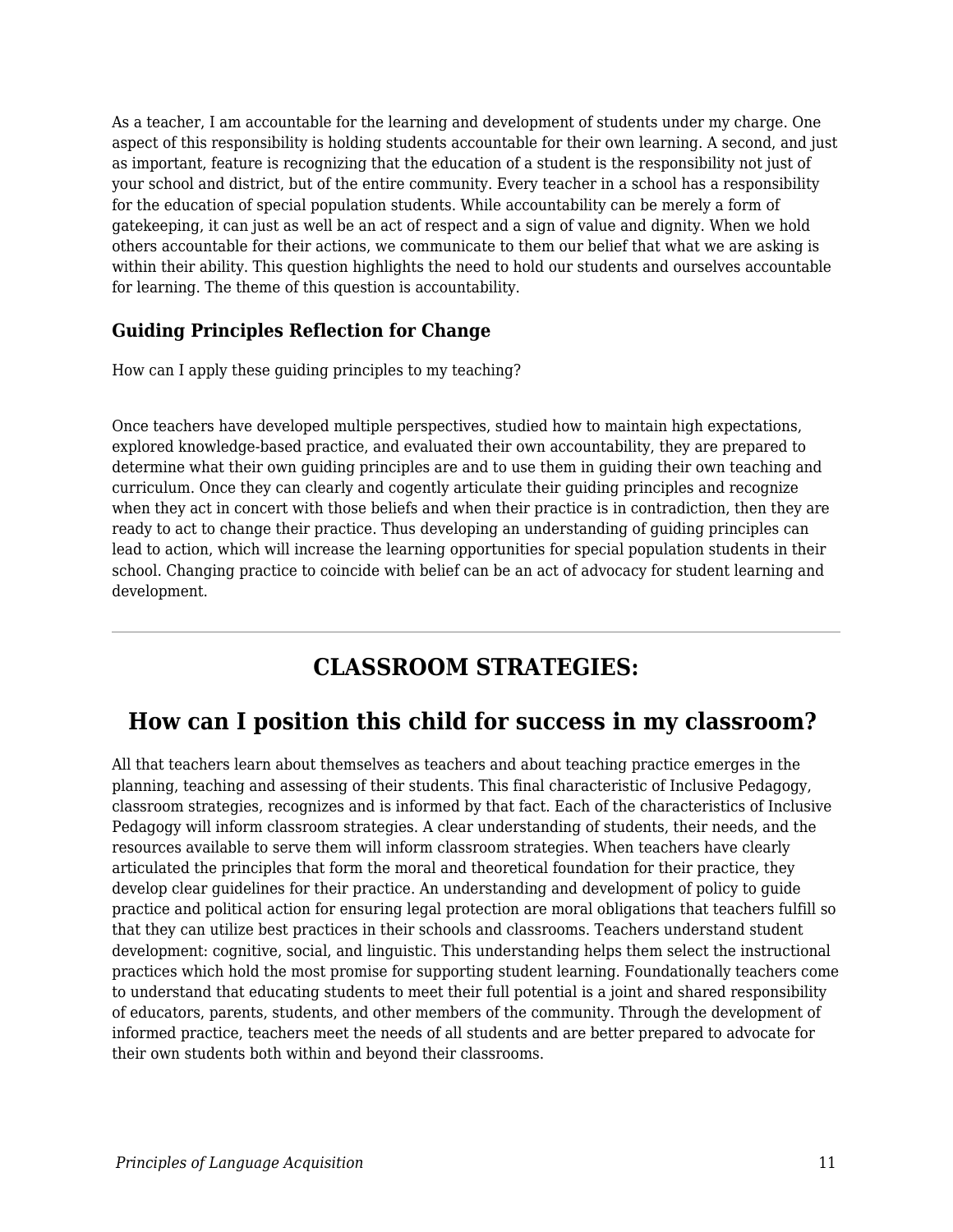### **Classroom Strategies Standard**

#### **Teachers know the what and the why of effective classroom strategies for all students.**

This standard reminds teachers that having a bag of tricks for teaching, while helpful, is not the ultimate goal of an educator. Teachers do need to have multiple strategies in their repertoire in order to respond effectively and quickly to the learning needs and potential of their students. However, if their practice is to lead to maximum and powerful learning for students, teachers need to know not only how a strategy works and what they need to effectively implement it; but they also need to know why it works for particular student populations. Teachers who hold this kind of knowledge soon realize that the same strategy will indeed work in teaching different student populations but also that it is effective with these populations for different reasons. A teaching strategy that works for a second language learner can also support the learning of talented and gifted, culturally diverse, regular education students, or special populations. However, teachers practice and use of strategies become stronger and more sophisticated when they understand why it works for each population. When teachers hold this knowledge subtle differentiation and nuanced teaching that supports the learning of all students quickly emerge.

#### **Guiding Questions**

#### **1. Planning**

How can I adjust my planning to meet the needs and utilize the strengths of all students?

If teachers are to truly meet the needs of all students under their charge, they will need to intentionally and carefully plan their instruction. Such planning begins by developing deep understanding of the content to be taught which positions them to ask "What is most essential? What is absolutely necessary for future learning and success? Where and how should I begin teaching about this content?" Such interrogation allows the teacher to identify the conceptual level of the content and maintain it. This allows the teacher to attend to the complexity and simplicity of what needs to be learned and modify and differentiate content to accommodate the learning of all students. This allows teachers to create a, more complex, and richer context for student learning. In this process, teachers will have considered what will be most difficult and how they can support each child in learning what is needed to be successful in the content being taught. Careful consideration of the content and attention to teaching it will reveal the hidden complexities in delivery method or strategy. In their response to these understandings, teachers will be better positioned to motivate and engage all students in learning. Teachers then become freed to select the best teaching practices for supporting student learning.

### **2. Teaching**

How can my teaching accommodate all students?

Based in their planning, teachers develop curriculum that can most effectively engage students in learning. But during the teaching, teachers will be involved in scaffolding, adjusting, accommodating, and individualizing in moment-to-moment negotiation of classroom learning. The questions ask you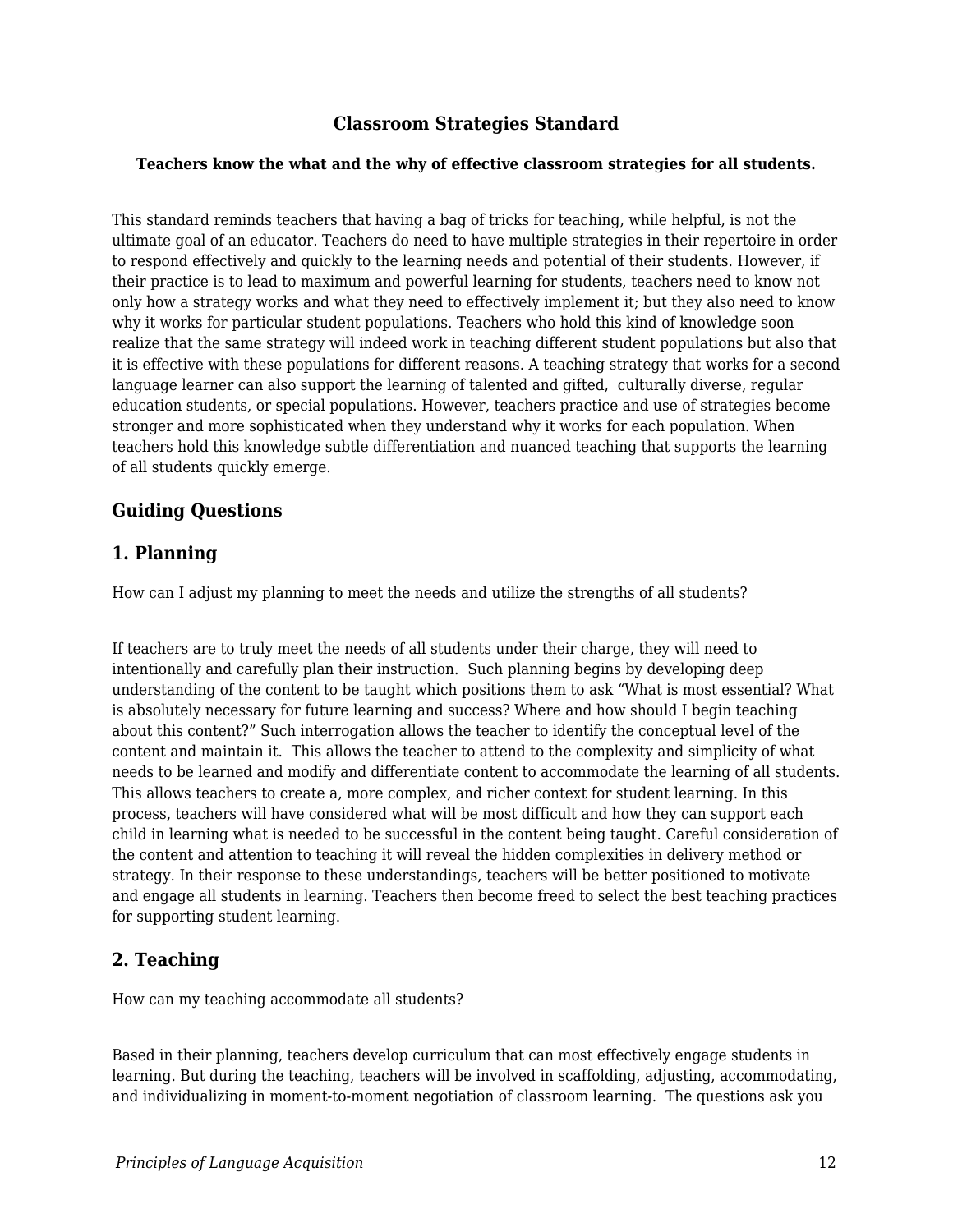to be thoughtful both during your teaching and as you reflect on it. In this way, you will develop increased sensitivity to the strengths, behavior patterns and needs of students in your classroom. When teachers plan carefully and are prepared for the lesson and have developed understanding of what strategies work and why, they are more likely to be present and flexible in the immediate context of a lesson. They will be able to adjust and modify as they observe and immediately respond to student misunderstanding, misbehavior, or confusion. They will continually push student learning. They will recognize when to pause, recycle, or push forward in the immediate context of a lesson. When teachers understand the *how*, *what*, and *why* behind the classroom strategies they employ, they develop excellence in teaching practice.

#### **3. Assessment**

How can I make sure that my assessment practice allows all students to demonstrate what they know?

A basic purpose of assessment is to enable all students who know the content or have the skill being evaluated to demonstrate that knowledge or skills. This question asks teachers to examine their assessment and evaluation practices. Assessment should provide teachers with clear insight and information about the current state of students' knowledge and skills. Uncovering what students know and garnering evidence of their knowing is a challenge for teachers, particularly when teachers gather evidence of the learning of special population students. The challenge is to utilize assessment strategies and practices that allow you to distinguish between students understanding of content and ability with the skill being assessed and their general problems with learning, difficulties with language and issues related to cultural diversity. When teachers are clear and plan lessons that target what is essential for students to know and be able to do, it increased their ability to design assessments that accurately capture student knowledge, skills, and learning. In this way, teachers are positioned to use a wider array of testing strategies and formats, more frequently utilize authentic assessment experiences, and to provide a more accurate picture of students' development, potential, and ability.

### **Classroom Strategies Reflection for Change**

Whats specific changes will I make in my own teaching to accommodate special population students?

When teachers understand teaching and learning better, they are more prepared to adjust their practice to meet the needs of culturally, linguistically, and cognitively diverse students. We ask teachers to seek out, learn, implement, and modify teaching practices. We ask teachers to develop an understanding of a practice so that they know how and why it will work for each of the special population students. The question asks teachers to make their teaching is an act of advocacy for student learning and success.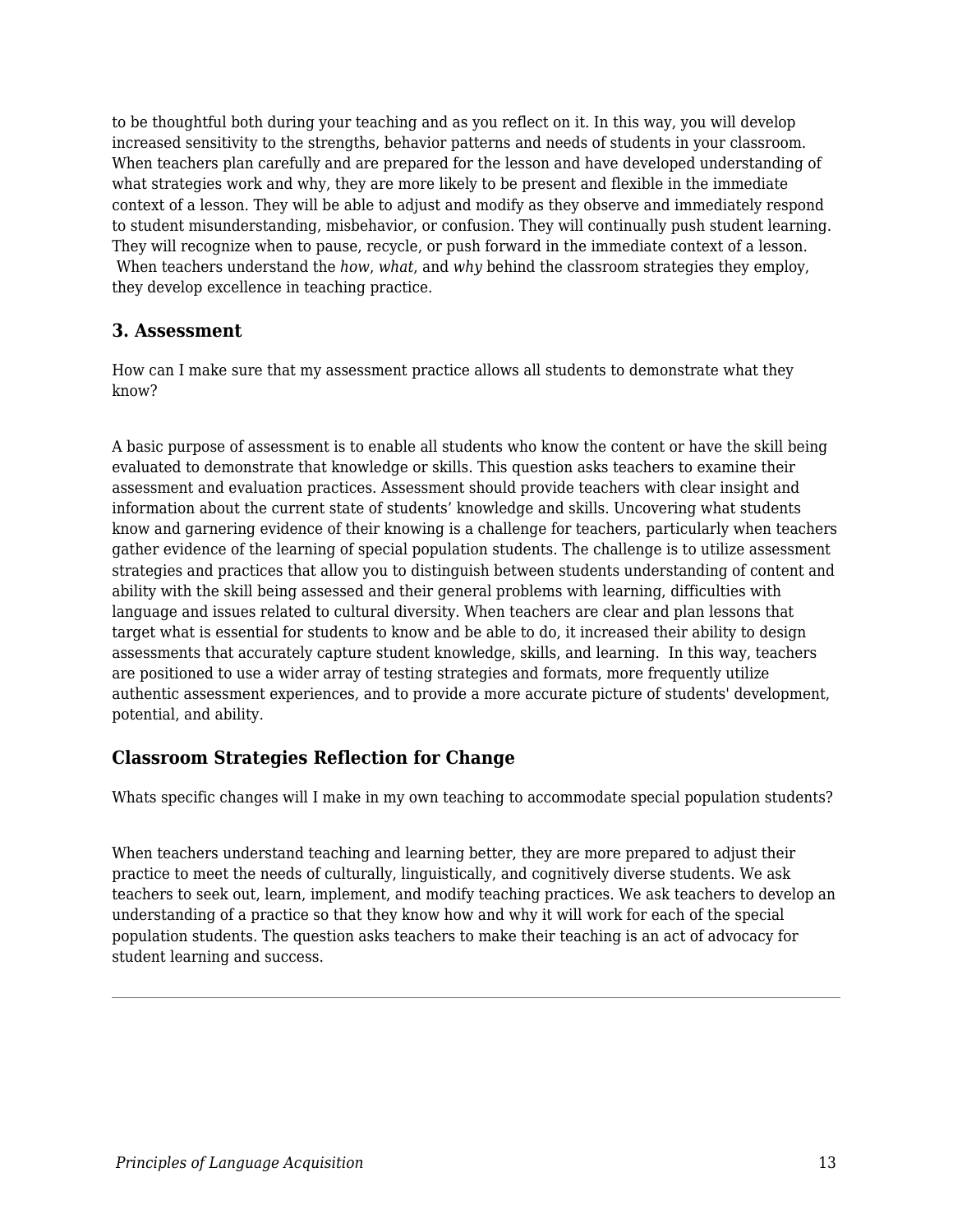## **Return to COLLABORATION for United Advocacy: Who is the child?**

The Inclusive Pedagogy Framework enables teachers to effectively collaborate to design educational experiences that promote each student's learning and development. Creating and sustaining collaborative relationships is difficult under the best circumstances, but it is even more difficult when educators are focused merely on the act of collaborating rather than on the student(s) who are the real purpose for collaboration. The purpose of Inclusive Pedagogy generally is as a tool that can advance the education of all students, particularly those who are culturally, linguistically, and cognitively diverse. We recognize that it takes collaboration to educate such students. But teachers become adamant about collaboration when they see the ways in which it can help their own students learn and grow educationally. When teachers identify which students need educational support, what their specific needs are, how others in the school or community could engage with the teacher and students to promote learning, what programs and practices already exist, and what it means to be a successful student in this setting, their motivation for collaboration.

As teachers collaborate they collectively come to understand how systems, classrooms, practices or policies need to be altered to actually and effectively educate their children for who they hold responsibility. As a result, teachers begin to recognize that every decision they make is a political act and the way they teach is classroom policy. This animates teachers connects them to each other and leads them to advocate for their students, the families of those students, and the communities where they teach. Through using the Inclusive Pedagogy framework, teachers become better able to collaborate around the individual and collective needs of the students they educate (and their families). As they increase their capacity to collaborate they also increase their ability to advocate. They become knowledgeable about legalities and policies. They develop more creative ways to meet legalities and policies in ways that most support student learning and development. Collectively they develop understandings of which policies, practices, and legalities interfere with student learning and they are willing to individually and collectively advocate for change.



**Principles of** Language **Acquisition** 

**Bohdana Allman**